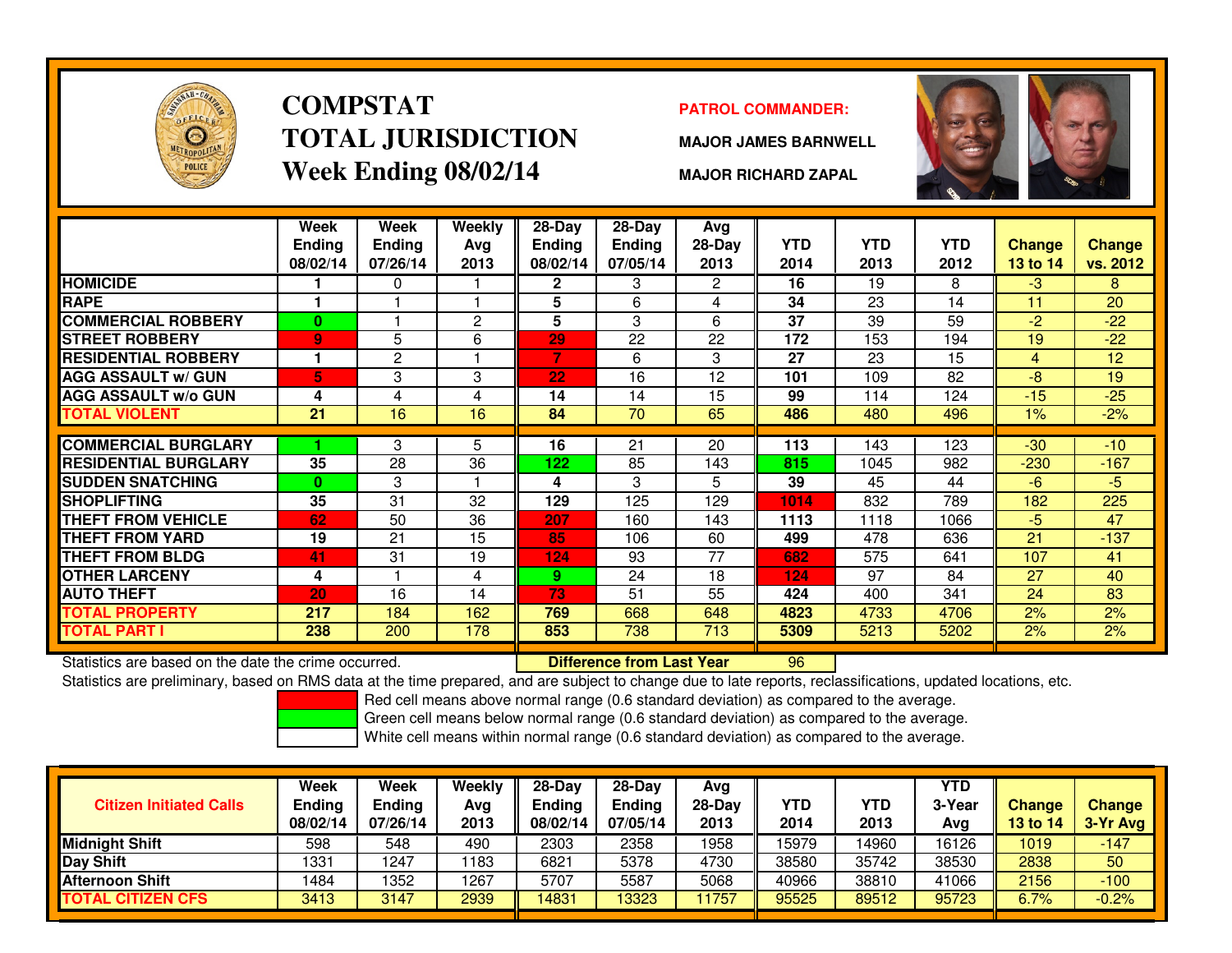

# **COMPSTATWEST CHATHAM PRECINCTWeek Ending 08/02/14**

**PRECINCT COMMANDER:**



**CAPT. CHARLES HALL**

|                             | Week          | Week           | Weekly         | $28 - Day$     | $28 - Day$     | Avg            |                 |            |            |              |                 |
|-----------------------------|---------------|----------------|----------------|----------------|----------------|----------------|-----------------|------------|------------|--------------|-----------------|
|                             | <b>Ending</b> | <b>Ending</b>  | Avg            | <b>Ending</b>  | <b>Ending</b>  | $28-Day$       | <b>YTD</b>      | <b>YTD</b> | <b>YTD</b> | Change       | <b>Change</b>   |
|                             | 08/02/14      | 07/26/14       | 2013           | 08/02/14       | 07/05/14       | 2013           | 2014            | 2013       | 2012       | 13 to 14     | vs. 2012        |
|                             |               |                |                |                |                |                |                 |            |            |              |                 |
| <b>HOMICIDE</b>             | 0             | $\Omega$       | 0              | 0              | 0              | 0              | 0               |            | 0          | -1           | $\mathbf{0}$    |
| <b>RAPE</b>                 |               | $\Omega$       | $\Omega$       | $\overline{2}$ |                |                | 9               | 5          | 4          | 4            | 5               |
| <b>COMMERCIAL ROBBERY</b>   | 0             | $\mathbf{0}$   | 0              | 0              |                |                | 5               | 4          | 13         |              | $-8$            |
| <b>STREET ROBBERY</b>       | 0             | $\overline{2}$ | $\Omega$       | 5              | 0              | $\overline{c}$ | 15              | 15         | 27         | $\mathbf{0}$ | $-12$           |
| <b>RESIDENTIAL ROBBERY</b>  | 0             | $\Omega$       | 0              |                |                |                | 8               | 5          | 0          | 3            | 8               |
| <b>AGG ASSAULT w/ GUN</b>   | 0             | $\mathbf{0}$   | $\Omega$       | $\mathbf{2}$   |                |                | 8               | 11         | 9          | $-3$         | -1              |
| <b>AGG ASSAULT w/o GUN</b>  | 0             |                |                |                | 3              | 3              | 12 <sub>2</sub> | 19         | 18         | $-7$         | $-6$            |
| <b>TOTAL VIOLENT</b>        |               | 3              | $\overline{2}$ | 11             | 7              | 8              | 57              | 60         | 71         | $-5%$        | $-20%$          |
|                             |               |                |                |                |                |                |                 |            |            |              |                 |
| <b>COMMERCIAL BURGLARY</b>  | 0             |                |                | 4              | 6              | 2              | 25              | 17         | 10         | 8            | 15 <sub>1</sub> |
| <b>RESIDENTIAL BURGLARY</b> | 6             | 5              | 6              | 30             | 15             | 25             | 154             | 169        | 154        | $-15$        | $\Omega$        |
| <b>SUDDEN SNATCHING</b>     | 0             |                | $\Omega$       | $\overline{2}$ | 0              | $\Omega$       | 4               | $\Omega$   | 5          | 4            | -1              |
| <b>SHOPLIFTING</b>          | 4             |                | 3              | 22             | 30             | 12             | 157             | 84         | 70         | 73           | 87              |
| THEFT FROM VEHICLE          | 11            | $\overline{2}$ | 5              | 26             | 25             | 21             | 182             | 154        | 134        | 28           | 48              |
| <b>THEFT FROM YARD</b>      | 3             | 3              | $\overline{c}$ | 11             | 13             | 8              | 81              | 59         | 103        | 22           | $-22$           |
| <b>THEFT FROM BLDG</b>      | 4             | 4              | 3              | 17             | 15             | 11             | 119             | 76         | 108        | 43           | 11              |
| <b>OTHER LARCENY</b>        | 1             | $\Omega$       |                | 1              | $\overline{2}$ | 2              | 21              | 8          | 16         | 13           | 5               |
| <b>AUTO THEFT</b>           | 6             | 5              | $\overline{2}$ | 19             | 10             | 9              | 81              | 54         | 44         | 27           | $\overline{37}$ |
| <b>TOTAL PROPERTY</b>       | 35            | 22             | 23             | 132            | 116            | 91             | 824             | 621        | 644        | 33%          | 28%             |
| <b>TOTAL PART I</b>         | 36            | 25             | 25             | 143            | 123            | 99             | 881             | 681        | 715        | 29%          | 23%             |

Statistics are based on the date the crime occurred. **Difference from Last Year** 

<sup>200</sup>

Statistics are preliminary, based on RMS data at the time prepared, and are subject to change due to late reports, reclassifications, updated locations, etc.

Red cell means above normal range (0.6 standard deviation) as compared to the average.

Green cell means below normal range (0.6 standard deviation) as compared to the average.

| <b>Citizen Initiated Calls</b> | Week<br>Ending<br>08/02/14 | Week<br>Ending<br>07/26/14 | Weekly<br>Avg<br>2013 | $28-Day$<br>Ending<br>08/02/14 | 28-Day<br><b>Ending</b><br>07/05/14 | Avg<br>$28-Dav$<br>2013 | YTD<br>2014 | YTD<br>2013 | YTD<br>3-Year<br>Avg | Change<br><b>13 to 14</b> | <b>Change</b><br>3-Yr Avg |
|--------------------------------|----------------------------|----------------------------|-----------------------|--------------------------------|-------------------------------------|-------------------------|-------------|-------------|----------------------|---------------------------|---------------------------|
| <b>Midnight Shift</b>          | 124                        | 107                        | 97                    | 457                            | 447                                 | 389                     | 3166        | 2913        | 3195                 | 253                       | $-29$                     |
| Day Shift                      | 283                        | 242                        | 242                   | 2685                           | 1086                                | 967                     | 7926        | 7361        | 7811                 | 565                       | 115                       |
| <b>Afternoon Shift</b>         | 300                        | 296                        | 259                   | 1132                           | 1038                                | 1036                    | 8600        | 7914        | 8399                 | 686                       | 201                       |
| <b>TOTAL CITIZEN CFS</b>       | 707                        | 707                        | 598                   | 4274                           | 2571                                | 2392                    | 19692       | 18188       | 19405                | 8.3%                      | .5%                       |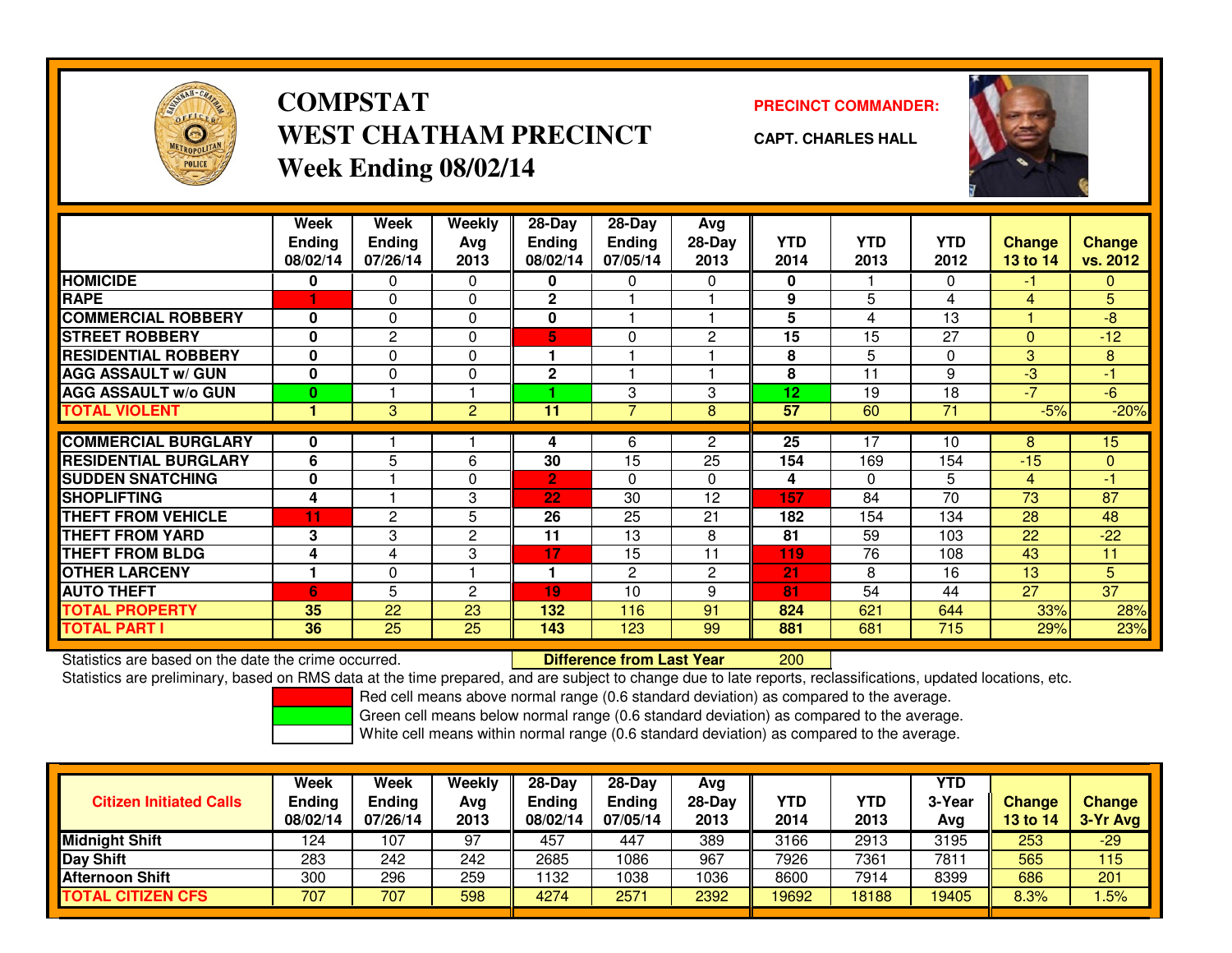

# **COMPSTATDOWNTOWN PRECINCTWeek Ending 08/02/14**

**PRECINCT COMMANDER:**

**CAPT. BEN HERRON**



|                             | Week          | Week           | Weekly         | $28-Day$      | $28$ -Day      | Avg            |              |            |                |                |               |
|-----------------------------|---------------|----------------|----------------|---------------|----------------|----------------|--------------|------------|----------------|----------------|---------------|
|                             | <b>Ending</b> | <b>Ending</b>  | Avg            | <b>Ending</b> | Ending         | $28-Day$       | <b>YTD</b>   | <b>YTD</b> | <b>YTD</b>     | <b>Change</b>  | <b>Change</b> |
|                             | 08/02/14      | 07/26/14       | 2013           | 08/02/14      | 07/05/14       | 2013           | 2014         | 2013       | 2012           | 13 to 14       | vs. 2012      |
| <b>HOMICIDE</b>             | 0             | 0              | 0              | 0             |                |                | $\mathbf{2}$ |            |                | $-5$           |               |
| <b>RAPE</b>                 | 0             | 0              | 0              |               |                |                | 6            | 6          | 3              | $\Omega$       | 3             |
| <b>COMMERCIAL ROBBERY</b>   | $\mathbf{0}$  | 0              | $\Omega$       | 0             | $\Omega$       |                | 4            | 7          | 6              | $-3$           | $-2$          |
| <b>STREET ROBBERY</b>       | 4             | 0              | $\overline{c}$ | 9             | 8              | 8              | 44           | 59         | 59             | $-15$          | $-15$         |
| <b>RESIDENTIAL ROBBERY</b>  | 0             | 0              | $\Omega$       | 0             |                |                |              | 5.         | $\overline{2}$ | $-4$           | $-1$          |
| <b>AGG ASSAULT w/ GUN</b>   |               | 0              |                | 5             | $\overline{2}$ | 3              | 20           | 29         | 14             | $-9$           | 6             |
| <b>AGG ASSAULT w/o GUN</b>  | $\bf{0}$      | 0              |                |               | 2              | 4              | 24           | 25         | 40             | $-1$           | $-16$         |
| <b>TOTAL VIOLENT</b>        | 5             | 0              | 4              | 16            | 15             | 18             | 101          | 138        | 125            | $-27%$         | $-19%$        |
|                             |               |                |                |               |                |                |              |            |                |                |               |
| <b>COMMERCIAL BURGLARY</b>  | 0             | 2              |                | 2             | 5              | 3              | 21           | 17         | 20             | 4              |               |
| <b>RESIDENTIAL BURGLARY</b> | 1             | 3              | 3              | 6             | 10             | 13             | 63           | 104        | 96             | $-41$          | $-33$         |
| <b>SUDDEN SNATCHING</b>     | $\bf{0}$      |                |                |               | $\overline{2}$ | $\overline{2}$ | 14           | 25         | 22             | $-11$          | $-8$          |
| <b>SHOPLIFTING</b>          | 4             | $\overline{2}$ | 4              | 12            | 20             | 17             | 136          | 102        | 80             | 34             | 56            |
| <b>THEFT FROM VEHICLE</b>   | 12            | 23             | 7              | 64            | 49             | 29             | 304          | 227        | 218            | 77             | 86            |
| <b>THEFT FROM YARD</b>      | 6             | 8              | 4              | 28            | 25             | 18             | 136          | 152        | 135            | $-16$          |               |
| <b>THEFT FROM BLDG</b>      | 9             | 6              | 4              | 30            | 18             | 15             | 156          | 106        | 142            | 50             | 14            |
| <b>OTHER LARCENY</b>        | 1             |                |                | 3             | 7              | 4              | 32           | 27         | 17             | 5              | 15            |
| <b>AUTO THEFT</b>           | 6             |                | $\overline{c}$ | 18            | 5              | 9              | 76           | 69         | 55             | $\overline{7}$ | 21            |
| <b>TOTAL PROPERTY</b>       | 39            | 47             | 27             | 164           | 141            | 110            | 938          | 829        | 785            | 13%            | 19%           |
| <b>TOTAL PART I</b>         | 44            | 47             | 32             | 180           | 156            | 128            | 1039         | 967        | 910            | 7%             | 14%           |

Statistics are based on the date the crime occurred. **Difference from Last Year** 

Statistics are based on the date the crime occurred. **Difference from Last Year 1988 on the set on** the date reports, reclassifications, updated locations, etc.<br>Statistics are preliminary, based on RMS data at the time pre

Red cell means above normal range (0.6 standard deviation) as compared to the average.

Green cell means below normal range (0.6 standard deviation) as compared to the average.

| <b>Citizen Initiated Calls</b> | Week<br><b>Ending</b><br>08/02/14 | Week<br><b>Ending</b><br>07/26/14 | Weekly<br>Avg<br>2013 | $28-Day$<br>Ending<br>08/02/14 | 28-Day<br><b>Ending</b><br>07/05/14 | Avg<br>$28-Dav$<br>2013 | <b>YTD</b><br>2014 | YTD<br>2013 | YTD<br>3-Year<br>Ava | <b>Change</b><br>13 to 14 | <b>Change</b><br>3-Yr Avg |
|--------------------------------|-----------------------------------|-----------------------------------|-----------------------|--------------------------------|-------------------------------------|-------------------------|--------------------|-------------|----------------------|---------------------------|---------------------------|
| Midnight Shift                 | 110                               | ∣18                               | 107                   | 461                            | 513                                 | 428                     | 3520               | 3348        | 3585                 | 172                       | $-65$                     |
| Day Shift                      | 254                               | 215                               | 208                   | 944                            | 940                                 | 832                     | 6687               | 6351        | 6712                 | 336                       | $-25$                     |
| <b>Afternoon Shift</b>         | 246                               | 268                               | 226                   | 1068                           | 1038                                | 905                     | 7458               | 6994        | 7307                 | 464                       | 151                       |
| <b>TOTAL CITIZEN CFS</b>       | 610                               | 601                               | 541                   | 2473                           | 2491                                | 2165                    | 7665               | 16693       | 17603                | 5.8%                      | 0.4%                      |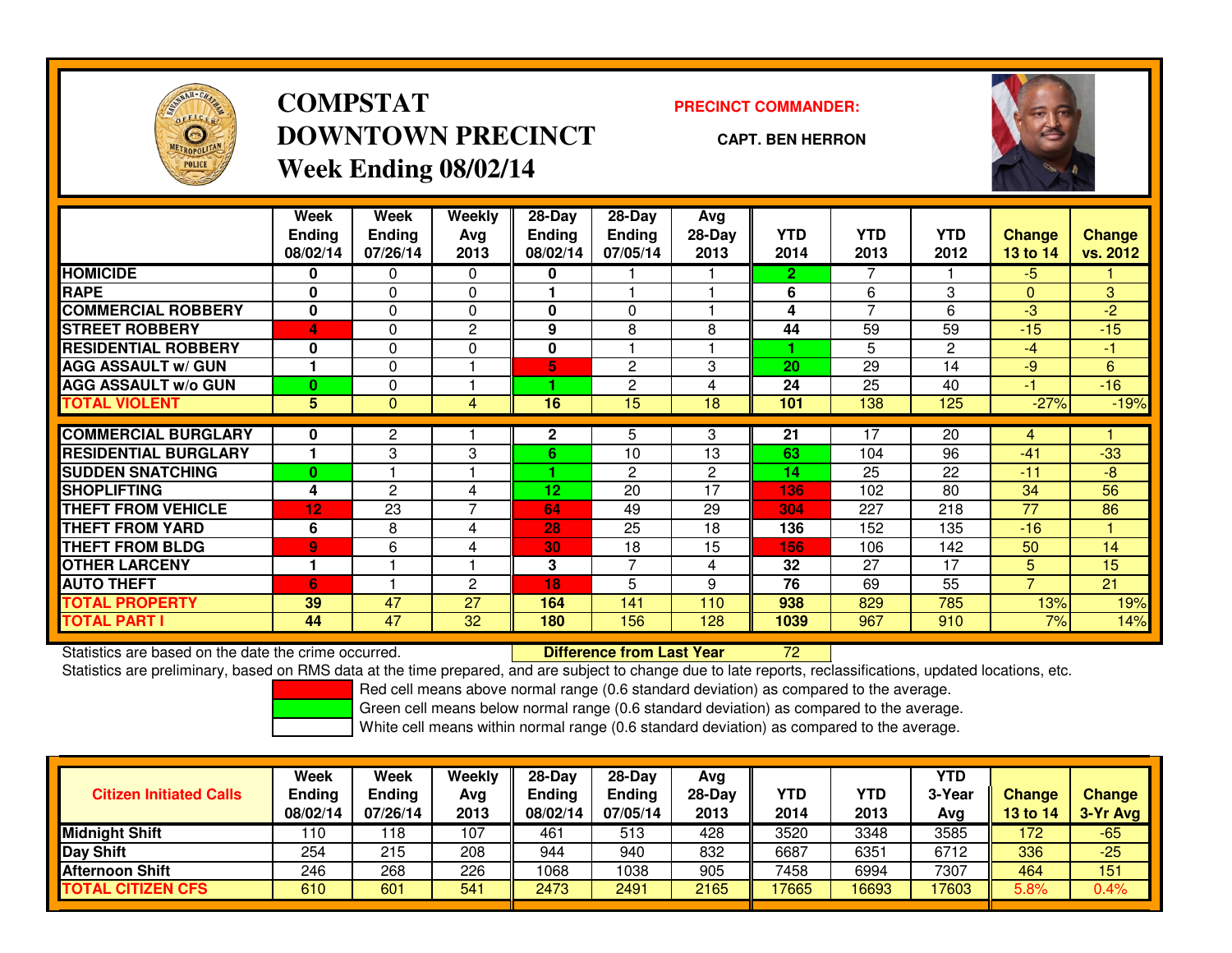

# **COMPSTATCENTRAL PRECINCT CAPT. DEVONN ADAMSWeek Ending 08/02/14**

**PRECINCT COMMANDER:**



|                             | Week<br><b>Ending</b><br>08/02/14 | Week<br><b>Ending</b><br>07/26/14 | <b>Weekly</b><br>Avg<br>2013 | $28-Day$<br><b>Ending</b><br>08/02/14 | 28-Day<br><b>Ending</b><br>07/05/14 | Avg<br>28-Day<br>2013 | <b>YTD</b><br>2014 | <b>YTD</b><br>2013 | <b>YTD</b><br>2012 | Change<br>13 to 14 | <b>Change</b><br>vs. 2012 |
|-----------------------------|-----------------------------------|-----------------------------------|------------------------------|---------------------------------------|-------------------------------------|-----------------------|--------------------|--------------------|--------------------|--------------------|---------------------------|
| <b>HOMICIDE</b>             |                                   | 0                                 | $\Omega$                     | $\mathbf{2}$                          | $\overline{2}$                      |                       | 11                 | 6                  | 5                  | 5.                 | 6                         |
| <b>RAPE</b>                 | 0                                 | 0                                 | 0                            | 0                                     |                                     | 0                     | 7                  | 5                  | 0                  | 2                  | 7                         |
| <b>COMMERCIAL ROBBERY</b>   | $\bf{0}$                          |                                   | 0                            |                                       |                                     |                       | 10                 | 9                  | 9                  |                    |                           |
| <b>STREET ROBBERY</b>       |                                   |                                   |                              | 7                                     | 9                                   | 5                     | 62                 | 37                 | 48                 | 25                 | 14                        |
| <b>RESIDENTIAL ROBBERY</b>  | 0                                 | 0                                 | 0                            | $\overline{2}$                        |                                     |                       | 4                  | 4                  | 3                  | $\mathbf{0}$       |                           |
| <b>AGG ASSAULT w/ GUN</b>   | $\overline{2}$                    |                                   |                              | 10                                    | 8                                   | 4                     | 43                 | 33                 | 30                 | 10                 | 13                        |
| <b>AGG ASSAULT w/o GUN</b>  |                                   | 2                                 |                              | 7                                     | 4                                   | 4                     | 28                 | 35                 | 27                 | $-7$               |                           |
| <b>TOTAL VIOLENT</b>        | 5                                 | 5                                 | 4                            | 29                                    | 26                                  | 17                    | 165                | 129                | 122                | 28%                | 35%                       |
|                             |                                   |                                   |                              |                                       |                                     |                       |                    |                    |                    |                    |                           |
| <b>COMMERCIAL BURGLARY</b>  | $\bf{0}$                          | 0                                 | 2                            | 2                                     | 3                                   |                       | 23                 | 49                 | 27                 | $-26$              | $-4$                      |
| <b>RESIDENTIAL BURGLARY</b> | 12                                | 6                                 | 9                            | 31                                    | 24                                  | 37                    | 248                | 265                | 282                | $-17$              | $-34$                     |
| <b>SUDDEN SNATCHING</b>     | 0                                 |                                   | $\Omega$                     |                                       |                                     |                       | 6                  | 7                  | 7                  | $-1$               | $-1$                      |
| <b>SHOPLIFTING</b>          |                                   | 2                                 | 2                            | $\overline{\phantom{a}}$              | $\overline{\phantom{0}}$            | 8                     | 61                 | 59                 | 21                 | 2                  | 40                        |
| <b>THEFT FROM VEHICLE</b>   | 16                                | 7                                 | 9                            | 38                                    | 44                                  | 36                    | 258                | 261                | 266                | -3                 | -8                        |
| <b>THEFT FROM YARD</b>      | 4                                 | 4                                 | 4                            | 20                                    | 34                                  | 16                    | 128                | 122                | 172                | 6                  | $-44$                     |
| <b>THEFT FROM BLDG</b>      | 12                                | 8                                 | 4                            | 31                                    | 20                                  | 17                    | 142                | 123                | 114                | 19                 | 28                        |
| <b>OTHER LARCENY</b>        | $\bf{0}$                          | 0                                 |                              |                                       | 5                                   | 4                     | 18                 | 14                 | 11                 | $\overline{4}$     | $\overline{7}$            |
| <b>AUTO THEFT</b>           | 4                                 | 3                                 | 4                            | 16                                    | 17                                  | 17                    | 139                | 114                | 80                 | 25                 | 59                        |
| <b>TOTAL PROPERTY</b>       | 49                                | 31                                | 35                           | 147                                   | 155                                 | 142                   | 1023               | 1014               | 980                | 1%                 | 4%                        |
| <b>TOTAL PART I</b>         | 54                                | 36                                | 40                           | 176                                   | 181                                 | 159                   | 1188               | 1143               | 1102               | 4%                 | 8%                        |

Statistics are based on the date the crime occurred. **Difference from Last Year** 

Statistics are based on the date the crime occurred. **Externee the Luid Confference from Last Year Mated Action**<br>Statistics are preliminary, based on RMS data at the time prepared, and are subject to change due to late rep

Red cell means above normal range (0.6 standard deviation) as compared to the average.

Green cell means below normal range (0.6 standard deviation) as compared to the average.

| <b>Citizen Initiated Calls</b> | <b>Week</b><br><b>Ending</b><br>08/02/14 | Week<br><b>Ending</b><br>07/26/14 | Weekly<br>Avg<br>2013 | $28-Day$<br><b>Ending</b><br>08/02/14 | 28-Dav<br><b>Ending</b><br>07/05/14 | Avg<br>$28-Dav$<br>2013 | YTD<br>2014 | YTD<br>2013 | <b>YTD</b><br>3-Year<br>Avg | <b>Change</b><br>13 to 14 | Change<br>3-Yr Avg |
|--------------------------------|------------------------------------------|-----------------------------------|-----------------------|---------------------------------------|-------------------------------------|-------------------------|-------------|-------------|-----------------------------|---------------------------|--------------------|
| <b>Midnight Shift</b>          | 136                                      | 15                                | 105                   | 517                                   | 506                                 | 419                     | 3473        | 3242        | 3512                        | 231                       | $-39/$             |
| Day Shift                      | 251                                      | 279                               | 249                   | 1074                                  | 122                                 | 996                     | 8159        | 7527        | 7711                        | 632                       | 448                |
| Afternoon Shift                | 324                                      | 255                               | 263                   | 167                                   | 130                                 | 1050                    | 8333        | 8095        | 8638                        | 238                       | $-305$             |
| <b>TOTAL CITIZEN CFS</b>       | 711                                      | 649                               | 616                   | 2758                                  | 2758                                | 2465                    | 19965       | 18864       | 19861                       | 5.8%                      | 0.5%               |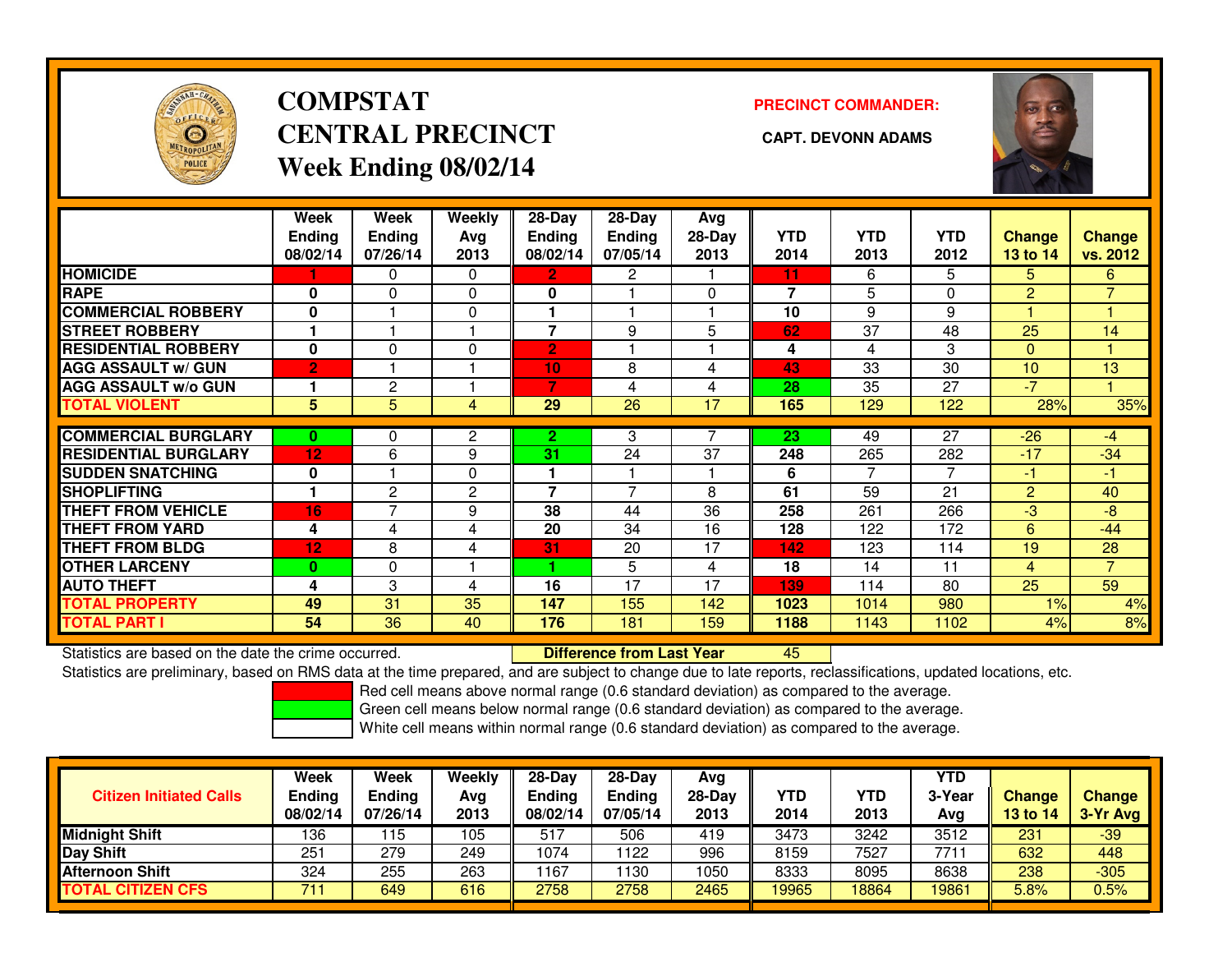

## **COMPSTAT PRECINCT COMMANDER: SOUTHSIDE PRECINCT CAPT. TERRY SHOOPWeek Ending 08/02/14**



|                             | Week<br><b>Ending</b><br>08/02/14 | Week<br><b>Ending</b><br>07/26/14 | Weekly<br>Avg<br>2013 | $28$ -Day<br><b>Ending</b><br>08/02/14 | $28-Day$<br><b>Ending</b><br>07/05/14 | Avg<br>$28-Day$<br>2013 | <b>YTD</b><br>2014 | <b>YTD</b><br>2013 | <b>YTD</b><br>2012 | Change<br>13 to 14 | Change<br>vs. 2012 |
|-----------------------------|-----------------------------------|-----------------------------------|-----------------------|----------------------------------------|---------------------------------------|-------------------------|--------------------|--------------------|--------------------|--------------------|--------------------|
| <b>HOMICIDE</b>             | 0                                 | 0                                 | 0                     | 0                                      | 0                                     | 0                       | 0                  | 3                  | 0                  | $-3$               | 0                  |
| <b>RAPE</b>                 | 0                                 |                                   | 0                     |                                        |                                       |                         | 3                  | 2                  | 4                  |                    | -1                 |
| <b>COMMERCIAL ROBBERY</b>   | 0                                 | $\Omega$                          | $\mathbf 0$           | 3                                      |                                       | $\overline{2}$          | 13                 | 11                 | 25                 | $\overline{2}$     | $-12$              |
| <b>STREET ROBBERY</b>       | 1                                 |                                   |                       | 4                                      | 3                                     | 3                       | 28                 | 17                 | 33                 | 11                 | $-5$               |
| <b>RESIDENTIAL ROBBERY</b>  |                                   | 2                                 | $\Omega$              | 3                                      |                                       |                         | 9                  | 4                  |                    | 5                  | $\overline{2}$     |
| <b>AGG ASSAULT w/ GUN</b>   | 0                                 | $\Omega$                          | $\mathbf{0}$          | 0                                      |                                       |                         | 5                  | 9                  | 8                  | $-4$               | $-3$               |
| <b>AGG ASSAULT w/o GUN</b>  | $\overline{2}$                    | $\Omega$                          | 0                     | $\mathbf{2}$                           | 0                                     | 2                       | 10                 | 20                 | 18                 | $-10$              | $-8$               |
| <b>TOTAL VIOLENT</b>        | 4                                 | 4                                 | 2                     | 13                                     | $\overline{7}$                        | 10                      | 68                 | 66                 | 95                 | 3%                 | $-28%$             |
|                             |                                   |                                   |                       |                                        |                                       |                         |                    |                    |                    |                    |                    |
| <b>COMMERCIAL BURGLARY</b>  |                                   | 0                                 |                       | 3                                      | 3                                     | 4                       | 23                 | 33                 | 46                 | $-10$              | $-23$              |
| <b>RESIDENTIAL BURGLARY</b> | 4                                 | 4                                 | 8                     | 15                                     | 13                                    | 31                      | 131                | 230                | 214                | $-99$              | $-83$              |
| <b>SUDDEN SNATCHING</b>     | 0                                 | $\Omega$                          | $\Omega$              | $\bf{0}$                               | 0                                     |                         | 7                  | 6                  |                    |                    | 0                  |
| <b>SHOPLIFTING</b>          | 10                                | 13                                | 15                    | 40                                     | 42                                    | 58                      | 391                | 402                | 420                | $-11$              | $-29$              |
| <b>THEFT FROM VEHICLE</b>   | 14                                | 6                                 | $\overline{7}$        | 41                                     | 24                                    | 28                      | 194                | 238                | 232                | $-44$              | $-38$              |
| <b>THEFT FROM YARD</b>      | 3                                 | 3                                 | $\mathbf{2}$          | $\overline{\phantom{a}}$               | 16                                    | 8                       | 69                 | 64                 | 108                | 5                  | $-39$              |
| <b>THEFT FROM BLDG</b>      | 10                                | 5                                 | 5                     | 23                                     | 25                                    | 19                      | 123                | 156                | 154                | $-33$              | $-31$              |
| <b>OTHER LARCENY</b>        | $\overline{2}$                    | $\Omega$                          |                       | 4                                      |                                       | 4                       | 20                 | 28                 | 14                 | $-8$               | 6                  |
| <b>AUTO THEFT</b>           | $\Omega$                          | 3                                 | $\overline{c}$        | 6                                      | 5                                     | 9                       | 52                 | 80                 | 97                 | $-28$              | $-45$              |
| <b>TOTAL PROPERTY</b>       | 44                                | 34                                | 41                    | 139                                    | 129                                   | 163                     | 1010               | 1237               | 1292               | $-18%$             | $-22%$             |
| <b>TOTAL PART I</b>         | 48                                | 38                                | 43                    | 152                                    | 136                                   | 173                     | 1078               | 1303               | 1387               | $-17%$             | $-22%$             |

Statistics are based on the date the crime occurred. **Difference from Last Year** 

-225

Statistics are preliminary, based on RMS data at the time prepared, and are subject to change due to late reports, reclassifications, updated locations, etc.

Red cell means above normal range (0.6 standard deviation) as compared to the average.

Green cell means below normal range (0.6 standard deviation) as compared to the average.

|                                | Week     | Week          | Weekly | $28-Day$ | $28$ -Day | Avg    |       |       | <b>YTD</b> |               |               |
|--------------------------------|----------|---------------|--------|----------|-----------|--------|-------|-------|------------|---------------|---------------|
| <b>Citizen Initiated Calls</b> | Ending   | <b>Ending</b> | Avg    | Ending   | Endina    | 28-Day | YTD   | YTD   | 3-Year     | <b>Change</b> | <b>Change</b> |
|                                | 08/02/14 | 07/26/14      | 2013   | 08/02/14 | 07/05/14  | 2013   | 2014  | 2013  | Avg        | 13 to 14      | 3-Yr Avg      |
| <b>Midnight Shift</b>          | 99       | l 10          | 86     | 409      | 446       | 343    | 2755  | 2586  | 2779       | 169           | $-24$         |
| Day Shift                      | 269      | 258           | 238    | 1052     | 115       | 950    | 7769  | 7063  | 7711       | 706           | 58            |
| <b>Afternoon Shift</b>         | 301      | 246           | 244    | 1115     | 1087      | 976    | 7749  | 7345  | 7785       | 404           | $-36$         |
| <b>TOTAL CITIZEN CFS</b>       | 669      | 614           | 567    | 2576     | 2648      | 2269   | 18273 | 16994 | 18275      | 7.5%          | $0.0\%$       |
|                                |          |               |        |          |           |        |       |       |            |               |               |